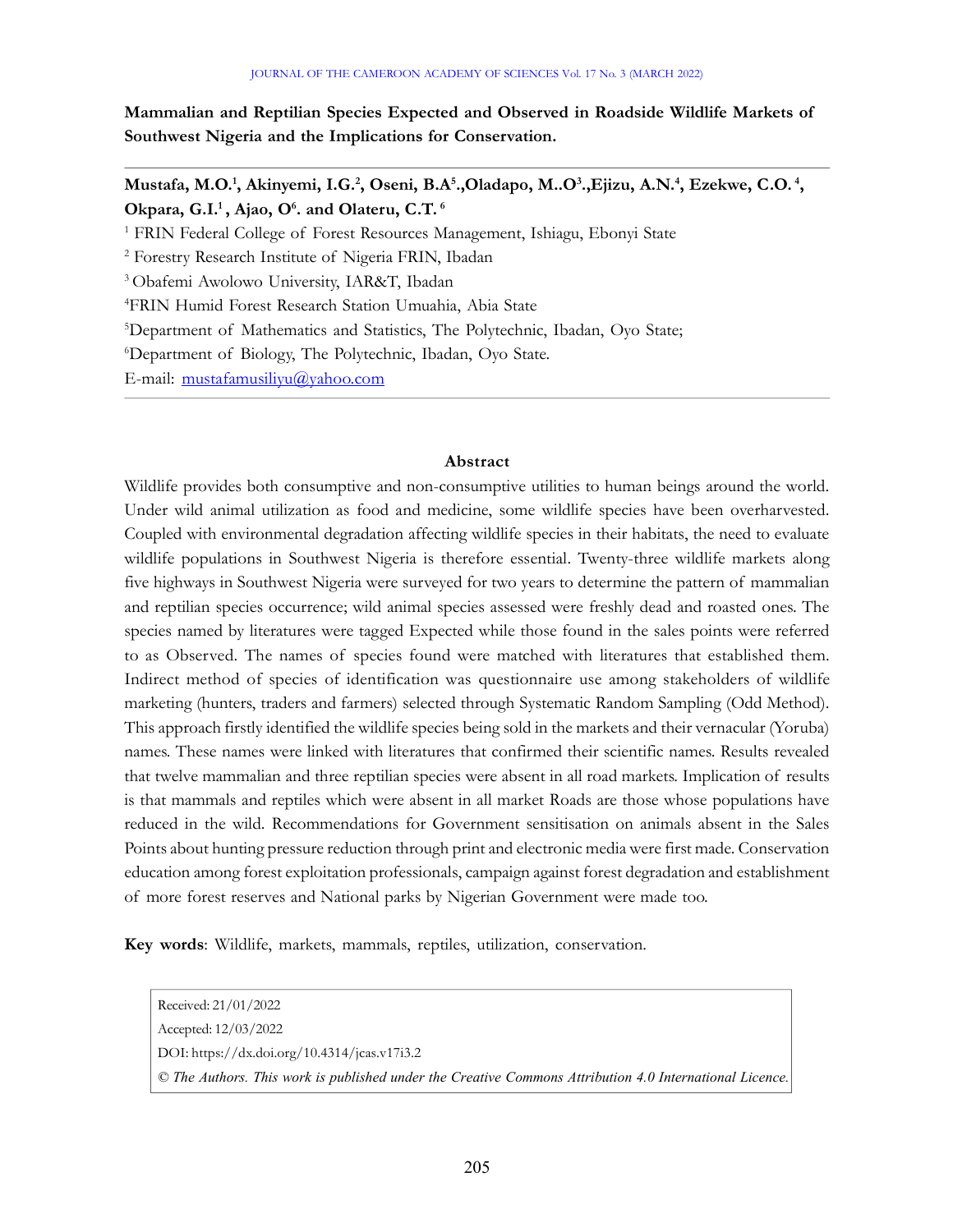# Résume

La nature provide les deux utilitaires. Consommative et non consommative aux êtres humains autour du monde. A part l'usage du rêpas et du médicament de l'animal sauvage, certains animaux sauvages ont été détruits. Associé avec la dégradation environnementale qui est en train d'affecter les espèces des animaux dans leurs habitats, le bésoin d'évaluer la population des animaux au sud-ouèst du Nigéria est donc éssentiel.

Vingt-trois marchés des animaux sur le long de cinq routes nationales au sud-ouèst du Nigéria étaient examinés en deux ans pour déterminer le comportément des espèces mammifèreiennes et reptiliennes pendant l'incident. Les espèces des animaux sauvages analysées sont fraichement mortes et celles rôties. Les espèces nommées par la littérature sont étiquetées "Expected" qui veut dire espéré parcontre celles trouvées au point de vontes sont appelées "observed" qui vent dire observée.

Les noms des espèces trouvés sont égalés aux littératures qui les établient. La méthode indirecte de l'identfiication des espèces était des questionnaires utilisés parmi les supporteurs de la commercialisation naturelle (les chasseurs, les commerçants et les cultivateurs) sélectionnée grâce au prélèvement d'échantillons systémathique au hasard (une vieille méthode). Cette approache a premièrement identifié les espèces naturelles d'être vendues au marché et les norms de leurs vernaculaires (Yoruba). Ces noms étaient reliés avec les littératures qui avaient confirmé leurs noms scientifiques. Les résultats avaient révélé que douze espèces de mammifères et trois de reptiles étaient absents dans toutes les routes des marchés.

L'implication des résultats est que les mammifères et les reptiles absents dans toutes les routes des marchés sont ceux dont les populations ont réduit en sauvagérie. Les récommendations pour la sensibilisation gouvernémental des animaux absents dans les points de ventes de la réduction du préssian de la chasse grâce à l'imprimation, l'électronique et le média qui étaient prémièrement faits.

La conservation de l'education aux exploitations forestière, professionnels, la campagne contre la dégradation forestière et plus, l'établissément des parks natianaux par le gouvernement Nigérian étaient aussi faits.

Les mots dés : les animaux sauvages, le marché, les mammifères, les reptiles, l'utilisation, la conservation.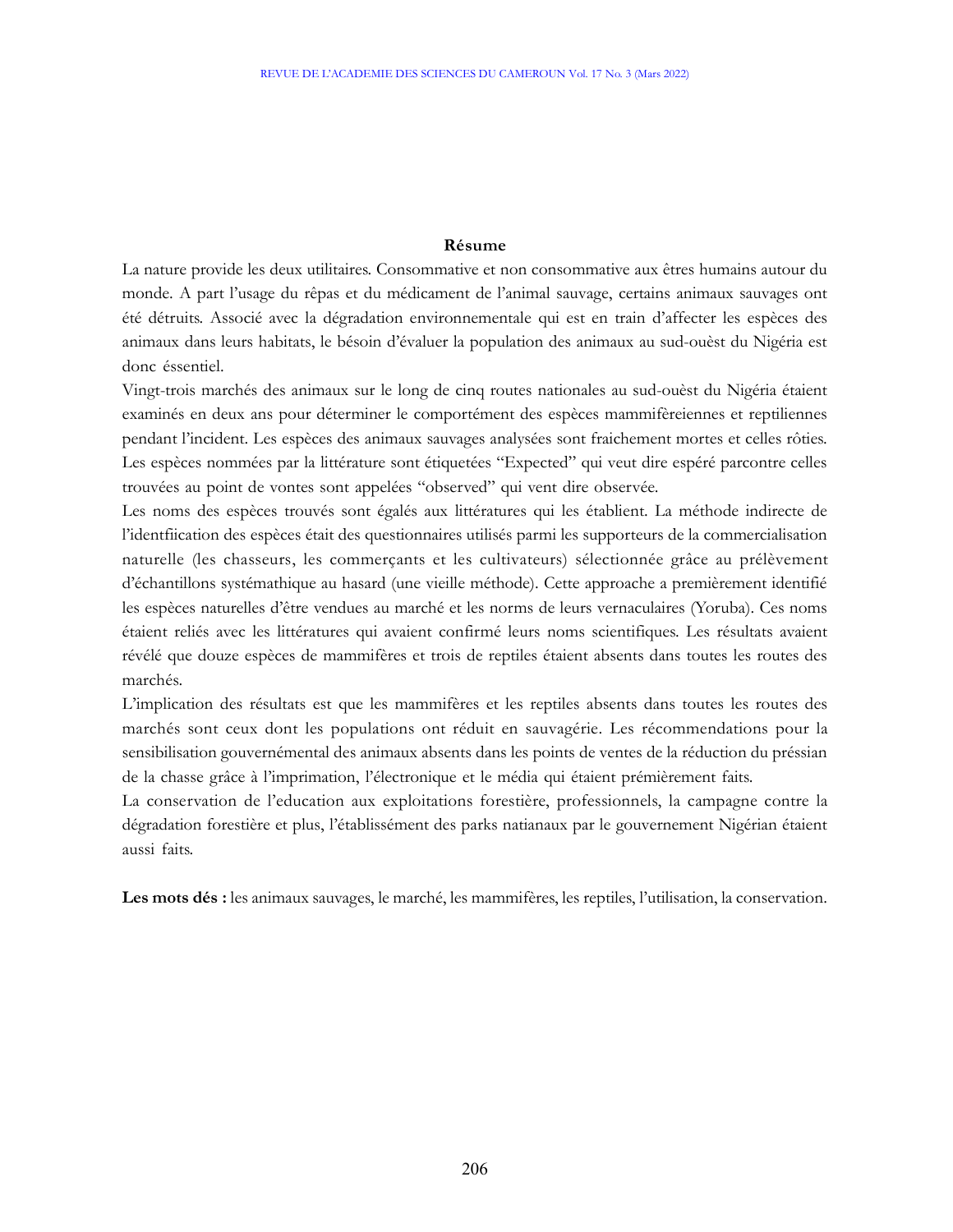## Introduction

Wildlife trade refers to the commerce of products that are derived from non-domesticated animals or plants usually extracted from their natural environments (Maron and Fobar, 2019). The use of animals for material or immaterial purposes is as old as mankind but it is a justified option for sustainable land use in African savannas (Grootenhuis and Prins, 2000). In the same vein, prior to the introduction of cosmopolitan medicine, traditional medicine used to be the dominant medical system available to millions of people in Africa in both rural and urban communities. However the arrival of the Europeans marked a significant turning point in the history of this age-long tradition and culture (Ali, 2011). Wildlife resources extend to all wild birds, animals and aquatic animal life; they also make consumptive and non- consumptive utilization for man (Career Guide, 2019). Although in the process of handling animals for man's use, some health risks are taken: Zoonoses are infectious diseases and are transmissible from lower vertebrates/animals be they domestic or wild to man and vice versa; the more phylogenetically close a species is to man, the greater the likelihood of contacting zoonoses; such diseases include typhoid fever, worm and bacterial infections (Ayodele et al., 1999).

Conservation and livelihood outcomes from wildlife trade are interdependent; this situation implies that the trade should be maintained through sustainable level to support the survival of traditional knowledge and culture in addition to financing basic needs in health care and education (IUCN, 2020). The way human populations have grown is the same as the demand for wildlife through a variety of sea foods, leather goods and wildlife (Atkinson, 2019). Some examples of illegal wildlife trade include poaching of elephants for their ivory and tigers for their skins and bones; however, countless other species are similarly overexploited

(WWF, 2019). Conservationists long discovered that bush meat sold in Southeast Nigeria is sourced from Cameroon and they advocate collaboration between the two countries (Talabi, 2018). In the same argument, hunting in Bioko has reduced primate population in Equatorial Guinea by 90% in some areas; beautiful forests are becoming increasingly silent as their wildlife is hunted (WCS, 2015).

Phelan (2018) listed six animal species (mammals and reptiles) which overhunting and poaching might take from us forever as elephants, rhinoceros, tigers, sea turtles, lemurs and gorillas.As part of addressing the issues of biodiversity loss, Etuk et al. (2013) recognized biodiversity conservation as a relatively new science which must involve many professional fields such as ecology, biology, genetics, anthropology, philosophy and economics in approaching in-situ and ex-situ conservation approaches. They recommended traditional and conventional conservation strategies such as agroforestry, school programmes, zoological and botanical gardens in saving biological species from going into extinction. As part of saving key wildlife from extinction, ex-situ conservation approach such as animal domestication are widely practiced in Nigeria: Conservation status of wildlife species refers to the population in the wild of animals particularly in conserved or protected areas such as Games Reserves, National Parks and Strict Nature Reserves (SNRs) (Ayodele et al., 2013). It gives the present state and abundance and adequacy for reproduction, and the singular reason for inventories is to obtain information on the current estimates of the level of conservation of the wild animals due to problems caused by changes in their habitats (Ajibade et al.,2008).

A summary of domestication attempts and achievements in Nigeria on key wildlife species is shown in Table 1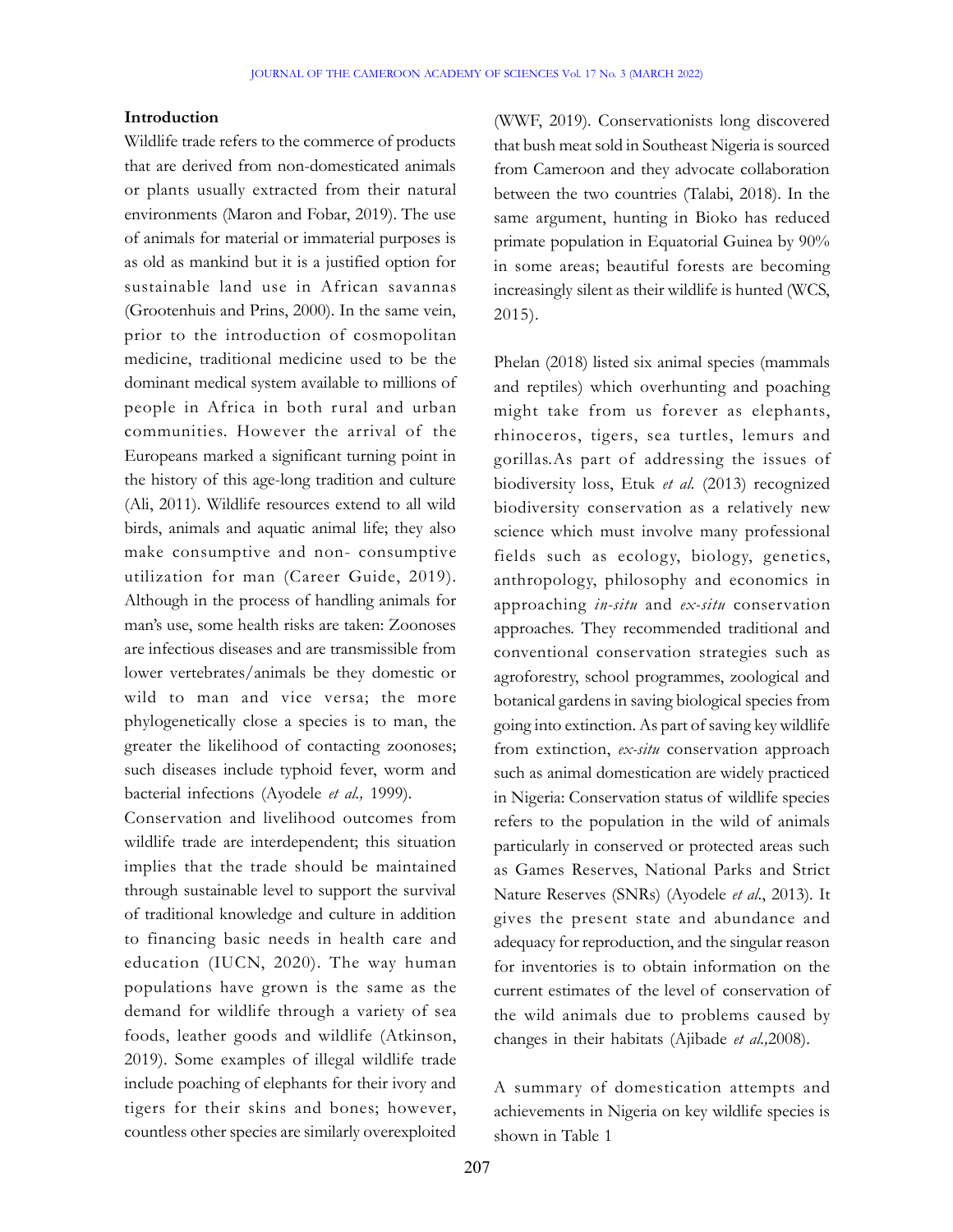#### REVUE DE L'ACADEMIE DES SCIENCES DU CAMEROUN Vol. 17 No. 3 (Mars 2022)

| S/<br><b>Wild Animal Species Institutions</b> |                                        |               | Achievements/                         | <b>Public Attitude</b> |  |
|-----------------------------------------------|----------------------------------------|---------------|---------------------------------------|------------------------|--|
| No.                                           |                                        | Involved      | Technologies                          |                        |  |
|                                               |                                        |               | Developed                             |                        |  |
| 1                                             | Grasscutter(Thryonomys FRIN, FUTA, UI, |               | Bred in captivity, number             | Training               |  |
|                                               | swinderianus)                          | <b>FUNAAB</b> | of generations produced,              | workshop for           |  |
|                                               |                                        |               | Technologies packaged                 | farmers,               |  |
|                                               |                                        |               |                                       | Grasscutter            |  |
|                                               |                                        |               |                                       | Farmers                |  |
|                                               |                                        |               |                                       | Association            |  |
|                                               |                                        |               |                                       | formed                 |  |
| 2.                                            | Guinea fowl                            | UI, KLNP.     | Successfully domesticated,            | Technologies           |  |
|                                               | (Numida meleagris)                     |               | technologies                          | packaged and           |  |
|                                               |                                        |               | for domestication                     | transferred to         |  |
|                                               |                                        |               | packaged                              | <b>NARI</b>            |  |
| 3.                                            | Giant rat (Crycetomys                  | U.I.          | Domestication ongoing.                | Accepted by the        |  |
|                                               | emini)                                 |               |                                       | public                 |  |
| 4.                                            | African Giant Snail                    | FRIN, FUTA    | Egg laying and hatching               | Continuous             |  |
|                                               | (Achachatina marginata)                |               | Umudike, UNAAB, in captivity. Rearing | public enquiries       |  |
|                                               |                                        | <b>FUTO</b>   | technologies developed                |                        |  |
| 5.                                            | Crocodile                              | FRIN, FCWM    | Successfullydomesticated,             |                        |  |
|                                               | (Crocodilus amphibius)                 | $N/B$ ,       | technology                            |                        |  |
|                                               |                                        |               | for domestication                     |                        |  |
|                                               |                                        |               | packaged.                             |                        |  |
| 6.                                            | <b>Bush fowl</b>                       | U.I.          | Domestication not fully               | Bush meat sold         |  |
|                                               | (Francolinus bicalcaratus)             |               | concluded                             | at roadsides           |  |
| 7.                                            | Senegal kob                            | <b>KLNP</b>   | Domestication trials still            | Bush meat sold         |  |
|                                               | (Kobus kob)                            |               | in progress                           | along highways         |  |

### Table 1: Summary of Domestication Attempts in Nigeria

Key 1: FRIN Forestry Research Institute of Nigeria, Ibadan. 2: FUTA (Federal University of Technology, Akure), 3: FUNAAB: (Federal University of Agriculture, Abeokuta). 4:U.I. (University of Ibadan).5. KLNP. (Kainji Lake National Park) 6: FUTO (Federal University, Owerri). 7: FCWM, N/B( Federal College of Wildlife Management, New Bussa, Niger State, Nigeria). Adapted from, Imran et al. (2013).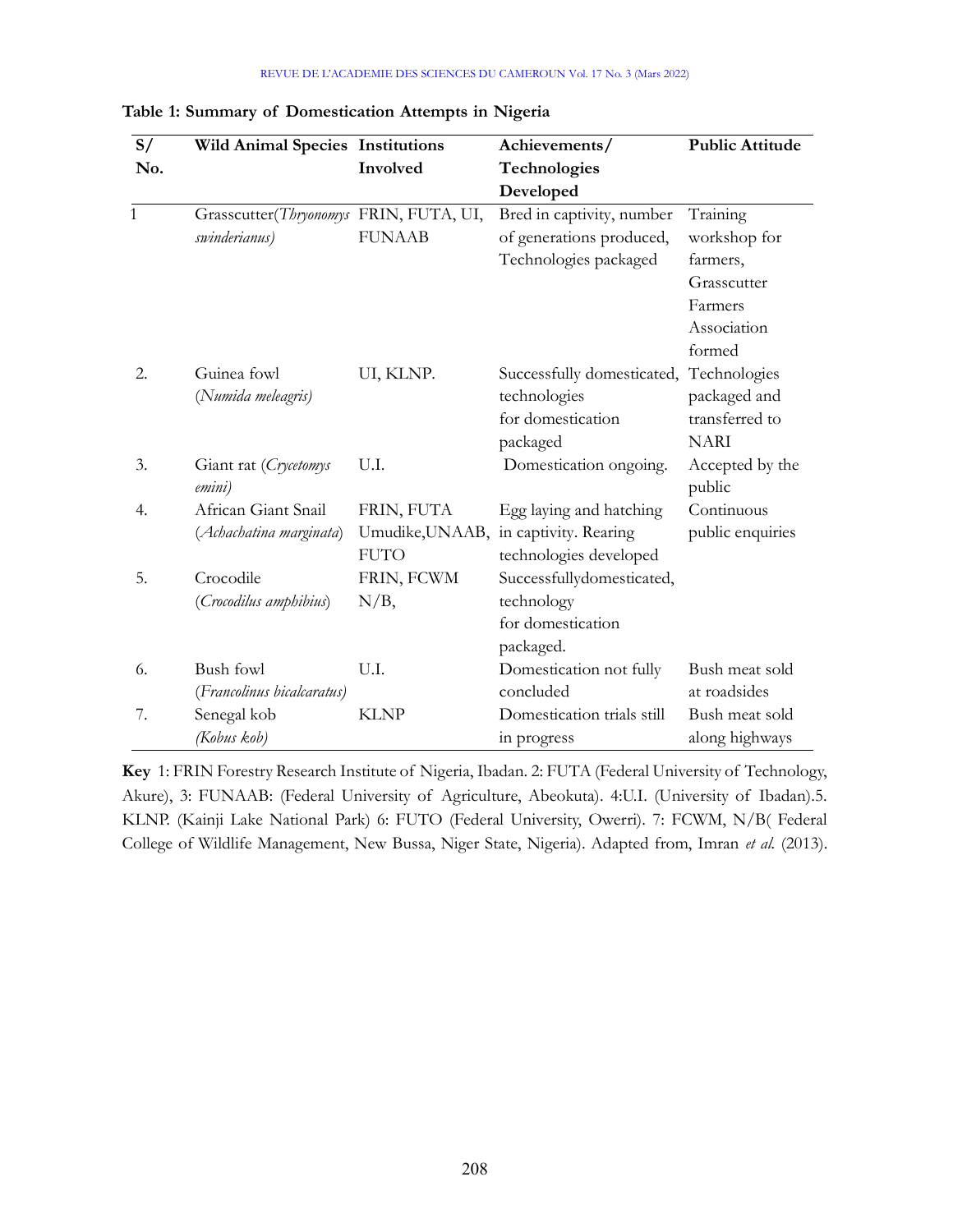Trade in non-mammalian wild animals for traditional medicine in Ogun State Nigeria stems from demand for rare, sometimes highly endangered and legally protected species, more likely to have been obtained in an environmental damaging way and which need to be smuggled or traded under clandestine conditions (Soewu et al., 2012).One mammalian species that has attracted considerable attention in recent times not for its unique morphological features but its high rank in international trade is pangolin (Soewu et al., 2016). The authors explained that the scales covering its dorsum and tail give it a wrong appearance of a reptile and this situation attracted its overexploitation.

Scholars have documented a checklist of wild animals in Southwest Nigeria at different times in the past: Ola-Adams (1999) listed 129 wildlife species in Omo Forest Reserve of Southwest Nigeria, Soewu (2008) reported 56 species in Ogun State of Southwest Nigeria out of which all the mammals and reptiles reported in this work were mentioned. This study therefore determined species trend in the study area. The work also compared the expected wildlife from past research with the ones observed in the study markets in order to assess their pattern of population dynamics under deforestation, pollution and wildlife overexploitation among mammals and reptiles in the roadside wildlife markets visited.

### Materials and Methods

This study was carried out in wildlife sales points along five highways in Southwest Nigeria (Figure 1). The choice of these markets was borne out of the fact that they are located in forest reserves where the wildlife displayed for sale are hunted. Also, the study sites occupy five out of six States in Southwest Nigeria, implying that species reported in this work could form an updated checklist of wild animals in the area. Previous studies listed wildlife species in the same markets where this study work was done. They were

therefore expected to be seen in this study. The ones observed in the markets were compared with species expected. The Roads surveyed were Ibadan-Ife -Ado Ekiti (Road 1, 264 km long), Ibadan-Ife-Akure (Road 2, 204 km); Ibadan-Oyo-Ogbomosho (Road 3, 120 km); Lagos-Benin expressway from Shagamu Interchange to Ore (Road 4, 153 km) and Lagos-Ibadan from Ibadan end of Old Toll gate to Shagamu Interchange (Road 5,62 km long). Wildlife markets within 100 km from both sides of the main roads were located and purposively chosen for the study (Table 1). Two hundred and fifty (250) copies of structured questionnaire were administered among respondents. The selection of respondents was done through systematic random sampling (odd) method to detect wildlife species displayed for sale from times immemorial. The respondents were hunters, traders, farmers, and food vendors with minimum of twenty-five years' experience in the business. This was also done to first identify the species in vernacular (Yoruba) names. Wildlife species sold within the two years of survey were compared with the previous literatures that established them (Ola-Adams, 1999, Odewo et al., 2008 and Soewu, 2008) Expected and observed species' figures were analysed using Chi Square method. The species were further grouped based on their habits as rodents (R), carnivores (C), primates (P), ungulates (U), chirops (Ch), perisodacts (Pe), artiodactyls (Ar), proboscids (Pr), herbivores (H) and pholidates (Ph).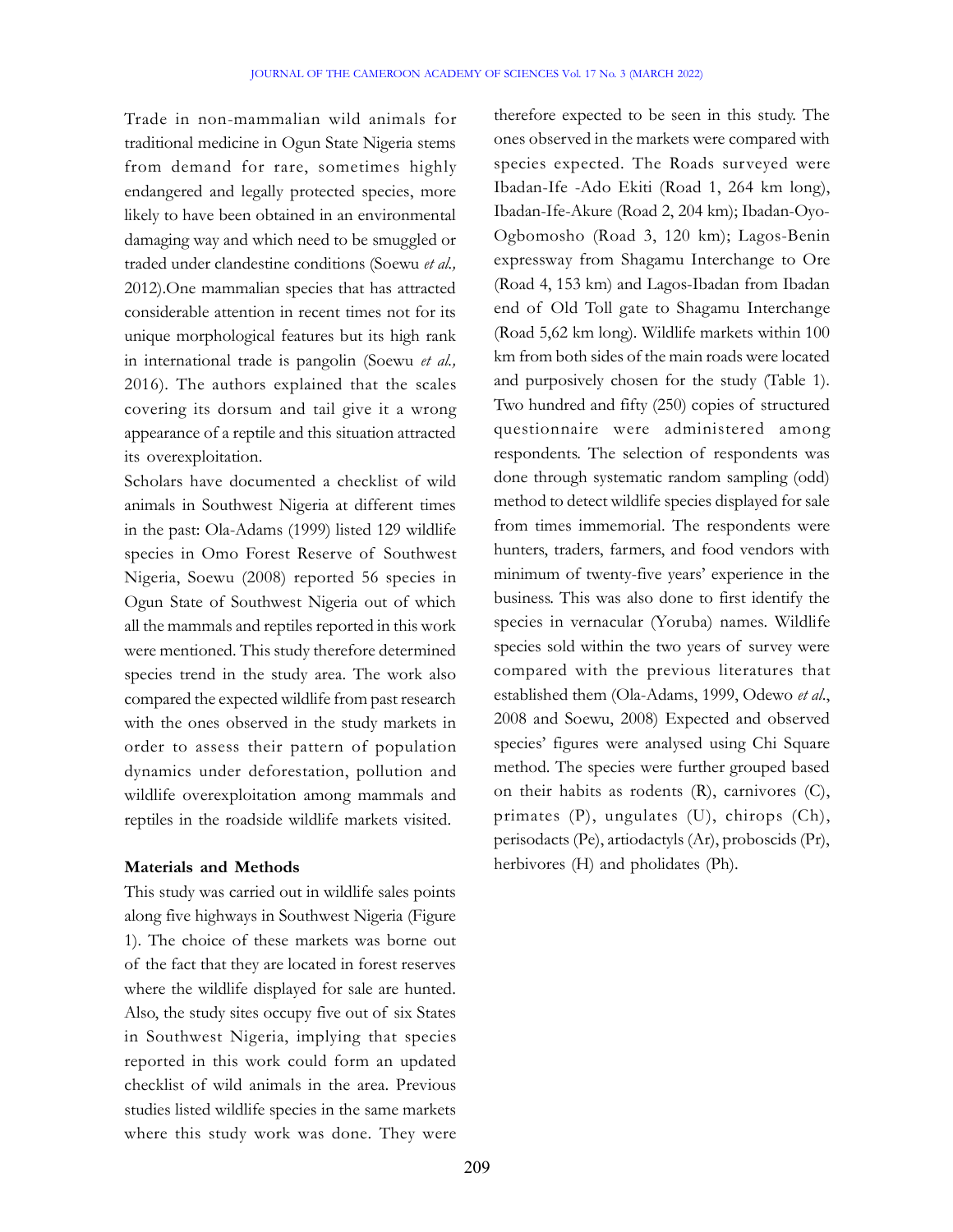

Figure 1: The Study area showing Sales Points all in Forest Reserves

## Results

Assessment of mammalian species revealed 37 mammals and 11 reptile species. According to International Union for Conservation of Nature (IUCN), twelve out of thirty-seven mammals are Near Threatened: (Canis aureus, Cerpithecus mona, Cephalophus dorsalis, Cephalophus leucogaster, Crocuta crocuta, Dicerus bicoms, Eidolon helvum, Gorilla gorilla, Hippopotamus amphibious, Loxodonta africana, Lyncon pictus, Pan trongdolyte and Panthera leo, 8 were Endangered ( Dicerus bicoms, Hippopotamus amphibious, Loxodonta africana, Manis gigantean, Panthera leo, Pan trongdolyte, Periodicticus\_potto and Genetta genetta). 12 were Threatened they were Anomalurus beecrofti, Canis aureus, Cephalophus mona, Cephalophus dorsalis, Crocuta crocuta C. leucogaster, Eidolon helvum, Gorilla gorilla, Syncerus afer, Genetta genetta, Equus guagga and Erytrocebus patas ). Cephalophus rufilatus, Civectittis civetta, Cricetomys gambianus, Dendrohyrax dorsalis, Erythrocebus patas, Hystrix cristata, Hypotragus equines, Lepus capensis, Manis gigantean, Thryonomys swinderianus, Tragelaphus scriptus and Phargochoerus africanus were found on all Roads (Table 2). Reptiles distribution assessment showed that Epicratis cenchris, Tryionyx tronguis and Veranus mambitang were Endangered. Groyia smithii, Gastripyxis samaragdina, Naja nigricolis, Bitis arietans and Crocodilus amphibious were of Least Concern. Crocodilus amphibious and Naja nigricolis were found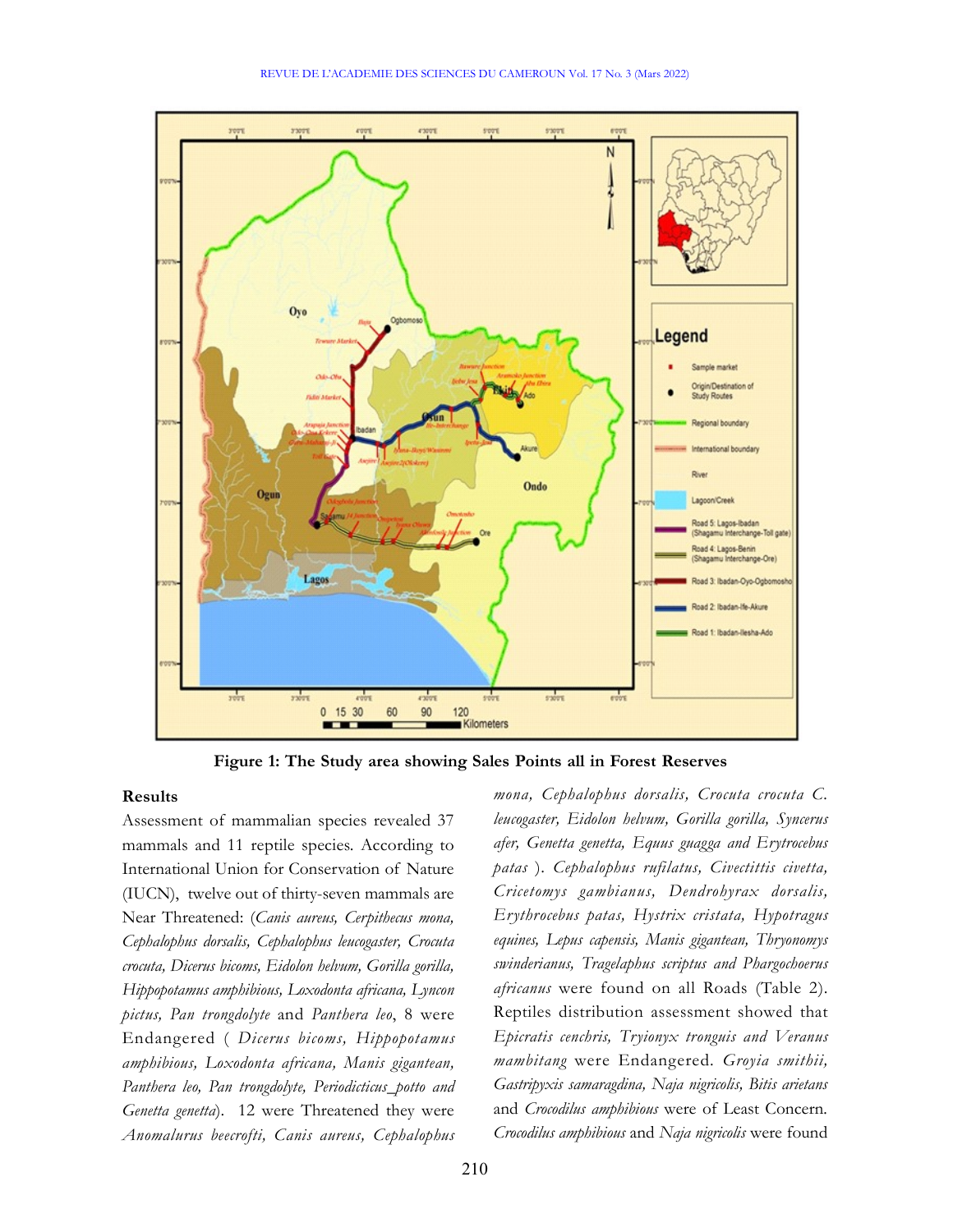| Market<br>Roads | Locations                           | Km      | Coordinates<br><b>Markets</b><br>and<br>the<br>Latitude, Longitude and Altitude                                                                                                                                                                                                                                                                                                                                                    | of States<br>Covered   |
|-----------------|-------------------------------------|---------|------------------------------------------------------------------------------------------------------------------------------------------------------------------------------------------------------------------------------------------------------------------------------------------------------------------------------------------------------------------------------------------------------------------------------------|------------------------|
| $\mathbf{1}$    | Ibadan-Ife-Ilesa-<br>Ado-Ekiti Road | 264     | Ijebu Jesa, 7°41'N4°49'E, +223m;<br>Itawure Junction 7°44 <sup>1</sup> N, 4°57 <sup>1</sup> E, +265m;<br>Aramoko Junction 7°43 <sup>1</sup> N, 5°3 <sup>1</sup> E,+300m;<br>Aba Ebira (Ado-Iyin Road) 5°34 <sup>1</sup> N, 4°12 <sup>1</sup> E,<br>$+313m$<br><b>Total: 4 Markets</b>                                                                                                                                              | Oyo, Osun<br>and Ekiti |
| $\overline{2}$  | Ibadan-Ife-<br>Akure Road.          | 204     | Asejire 1: 7°20 <sup>1</sup> N, 5°3 <sup>1</sup> E, +137m<br>Asejire2(Olokere) $7^{\circ}22^{\circ}N$ , $4^{\circ}7^{\circ}E$ , $+145m$<br>Iyana-Ikoyi/Wasinmi 7°24 <sup>1</sup> N,<br>$4^{\circ}13^1$ E,<br>$+213m$<br>Ife-Interchange: $7^{\circ}30^{\circ}$ N, $4^{\circ}28^{\circ}$ E, $+275$ m.<br>Ipetu-Jesa 7°41 <sup>1</sup> E, 4°49 <sup>1</sup> N +294m<br>Total: 5 Markets                                              | Oyo,Osun<br>and Ondo   |
| 3               | Ibadan-Oyo-<br>Ogbomosho<br>Road    | 120     | Fiditi Market, 7°39 <sup>1</sup> N, 14°41 <sup>1</sup> E, +302m<br>Odo-Oba:7°27 <sup>1</sup> N; $4^{\circ}45^{1}E$ , $+306m$<br>Tewure Market 7°25 <sup>1</sup> N; 4°34 <sup>1</sup> E,+277m<br>Iluju: $7^{\circ}27^{1}E$ ; $4^{\circ}46^{1}E$ , $+299m$<br><b>Total: 4 Markets</b>                                                                                                                                                | Оуо                    |
| 4               | (Sagamu-<br>road)                   | Ore 153 | Odogbolu Junction $6^{\circ}51^{\circ}$ N; $4^{\circ}33^{\circ}$ E, $+63$ m<br>J4 Junction 6°44 <sup>1</sup> N; 4°19 <sup>1</sup> E, +72m<br>Onipetesi 6°44 <sup>1</sup> N; 4°33 <sup>1</sup> E, +98m<br>Iyana Oluwa: 6°44 <sup>1</sup> N; 4°33 <sup>1</sup> E, +99m<br>Akinfosile Junction: 6°52 <sup>1</sup> N; 3°59 <sup>1</sup> E,+101m<br>Omotosho: 6°53 <sup>1</sup> N; 4°7 <sup>1</sup> E. +259m<br><b>Total: 6 Markets</b> | Ogun,<br>Ondo          |

Table 1: Locations and Coordinates of Sales Points

on four Roads. Bitis arietans, Python regius and Veranus mambitang were found on all Roads. Distribution of mammals showed no significant difference at 5% level of probability but reptiles had a significant difference (Table 3).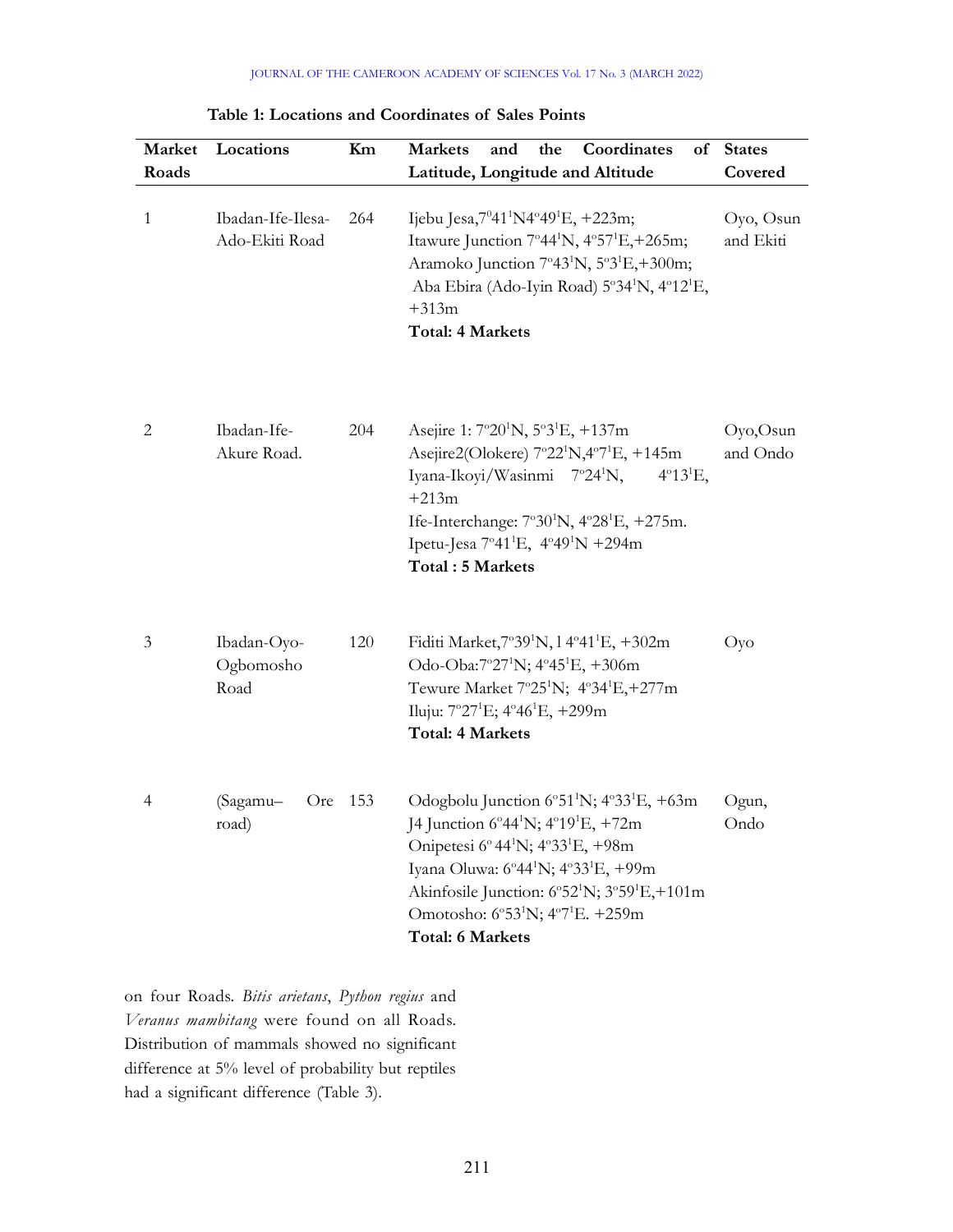### REVUE DE L'ACADEMIE DES SCIENCES DU CAMEROUN Vol. 17 No. 3 (Mars 2022)

|        | Species                  |                  | <b>Expecte</b> | Habit            | <b>IUCN</b>                |
|--------|--------------------------|------------------|----------------|------------------|----------------------------|
|        |                          | Observed         | d              |                  | <b>Status</b>              |
|        |                          | (Roads)          | (Roads)        |                  |                            |
| 1      | Anomalurus beecrofti     | $\overline{c}$   | 5              | Rodent           | NT                         |
| 2      | Canis aureus             | 0                | 5              | Carnivore        | NT                         |
| 3      | Cercepithecus mona       | $\boldsymbol{0}$ | 5              | Primate          | NT                         |
| 4      | Cephalophus dorsalis     | 0                | 5              | Ungulate         | NT                         |
| 5      | Cephalophus leucogastrer | 1                | 5              | Ungulate         | NT                         |
| 6      | Cephalophus niger        | 3                | 5              | Ungulate         | $\mathop{\rm LC}\nolimits$ |
|        | Cephalophus rufilatus    | 5                | 5              | Ungulate         | LC                         |
| 8      | Civectittis civetta      | 5                | 5              | Carnivore        | LC                         |
| 9      | Colobus guereza          | 4                | 5              | Primate          | LC                         |
| 10     | Cricetomys gambianus     | 5                | 5              | Rodent           | LC                         |
| 11     | Crocuta crocuta          | $\theta$         | 5              | Carnivore        | NT                         |
| 12     | Dendrohyax dorsalis      | 5                | 5              | Carnivore        | $\mathop{\rm LC}\nolimits$ |
| 13     | Dicerus bicoms           | $\theta$         | 5              | Perisodactyla EN |                            |
| 14     | Eidolon helvum           | $\theta$         | 5              | Chiroptera       | NT                         |
| 15     | Epixerus ebii            | 3                | 5              | Rodent           | LC                         |
| 16     | Erythrocebus patas       | 5                | 5              | Primate          | NT                         |
| 17     | Gorilla gorilla          | 0                | 5              | Primate          | NT                         |
| 18     | Equus Guagga             |                  | 5              | Ungulate         | NT                         |
| 19     | Felis libyca             | 3                | 5              | Carnivore        | LC                         |
| 20     | Herpestis sanguineus     | 4                | 5              | Carnivore        | LC                         |
| 21     | Hippopotamus amphibius   | $\boldsymbol{0}$ | 5              | Arithdactyla     | EN                         |
| 22     | Hytrix Cristata          | 5                | 5              | Rodent           | LC                         |
| 23     | Hippotragus equines      | 5                | 5              | Ungulate         | $_{\rm LC}$                |
| 24     | Lepus capensis           | 5                | 5              | Rodent           | LC                         |
| 25     | Loxodonta africana       | 5                | 5              | Proboscidae      | EN                         |
| 26     | Manis gigantean          | 5                | 5              | Pholidae         | EN                         |
| 27     | Pan trongdolyte          | $\overline{0}$   | 5              | Primate          | EN                         |
| $28\,$ | Panthera leo             | $\boldsymbol{0}$ | 5              | Carnivore        | EN                         |
| 29     | Papio anubis             | $\mathbf{1}$     | 5              | Primate          | NE                         |
|        |                          |                  |                | Primate          | EN                         |
| 30     | Periodicticus potto      | 3                | 5              |                  |                            |
| 31     | Syncerus afer            | 3                | 5              | Ungulate         | NT                         |
| 32     | Thryonomys swinderianus  | 5                | 5              | Rodent           | $_{\rm LC}$                |
| 33     | Tragelaphus scriptus     | 4                | 5              | Ungulate         | ${\rm LC}$                 |
| 34     | Xerus erythropus         | 4                | 5              | Rodent           | ${\rm LC}$                 |
| 35     | Phargocrerus africanus   | 5                | 5              | Ungulate         | ${\rm LC}$                 |
| 36     | Genetta genetta          | $\overline{c}$   | 5              | Carnovore        | $\rm{NT}$                  |

Table 2: Pattern of Mammals Availability on Selected Roads

Source: Field Survey (2012 and 2013 Two Wet and Two Dry Seasons)

Key: EN= Endangered, LC= Least Concern, NE= Near Threatened; CR= Critically Endangered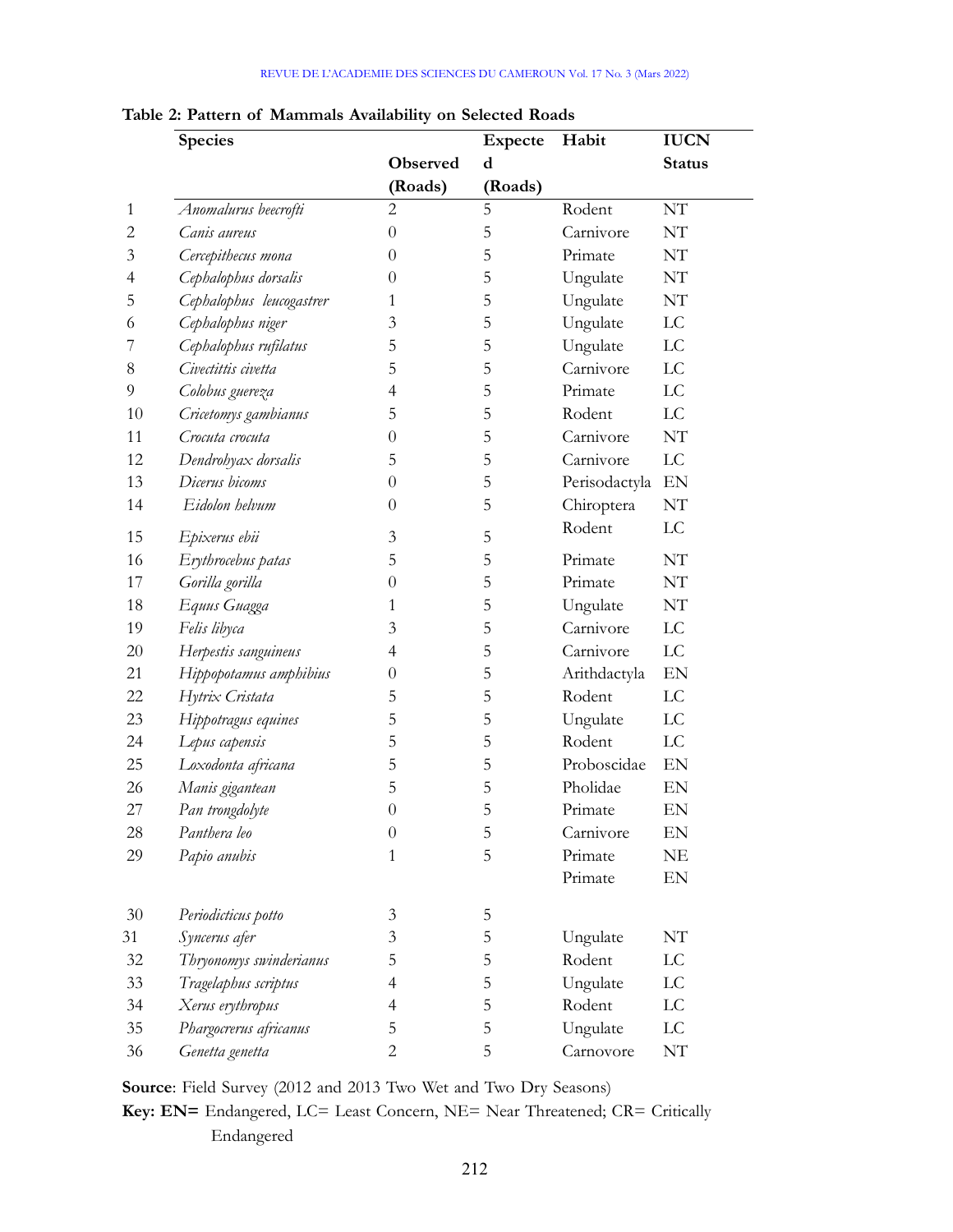|       | <b>Species</b>          | Observed | Expected | Habit     | <b>IUCN</b>   |
|-------|-------------------------|----------|----------|-----------|---------------|
|       |                         | N        | N        |           | <b>Status</b> |
|       |                         |          |          |           |               |
| 1     | Bitis arietans          | 5        | 5        | Carnivore | LC            |
| 2     | Crocoditus amphibius    | 4        | 5.       | Carnivore | LC.           |
| 3     | Epicratis cenchris      | $\theta$ | 5        | Carnivore | EN            |
| 4     | Gastropyxis samaragdina | 3        | 5        | Carnivore | LC.           |
| 5     | Groyia smithii          | 3        | 5        | Carnivore | LC            |
| 6     | Kinixys erosa           | 2        | 5        | Herbivore | CR            |
|       | Naja nigricolis         | 5        | 5        | Carnivore | LC            |
| 8     | Python regius           | 5        | 5        | Carnivore | NT            |
| 9     | Python sebae            | $\theta$ | 5        | Carnivore | NT            |
| 10    | Trionyx tronguis        | 5        | 5        | Carnivore | EN            |
| 11    | Veranus mambitang       | 5        | 5        | Carnivore | EN            |
| Total |                         | 37       |          | 55        |               |

### Table 3: Presence of Reptiles along the Selected Roads

 $X^2$  (0.05) = 0.0087: Significant

Source: Field Survey (2012 and 2013 Two Wet and Two Dry Seasons)

Key: EN= Endangered, LC= Least Concern, NT= Near Threatened; CR= Critically

Endangered

Mammalian Carnivorous species assessment indicated that nine species were expected but four were found. Among primates, seven were expected but three species were found. Eight ungulate species were expected, seven were observed. Rodent species distribution was intact: seven were expected and all the seven were found. Chiroptera, proboscidea, perisodactyla, pholydates and arythdactyla were expected but none among them was found in the markets surveyed (Figure 2). Ten carnivorous reptiles were expected to be found in the markets but seven were observed. One herbivorous reptile was expected; it was found displayed for sale (Figure 3)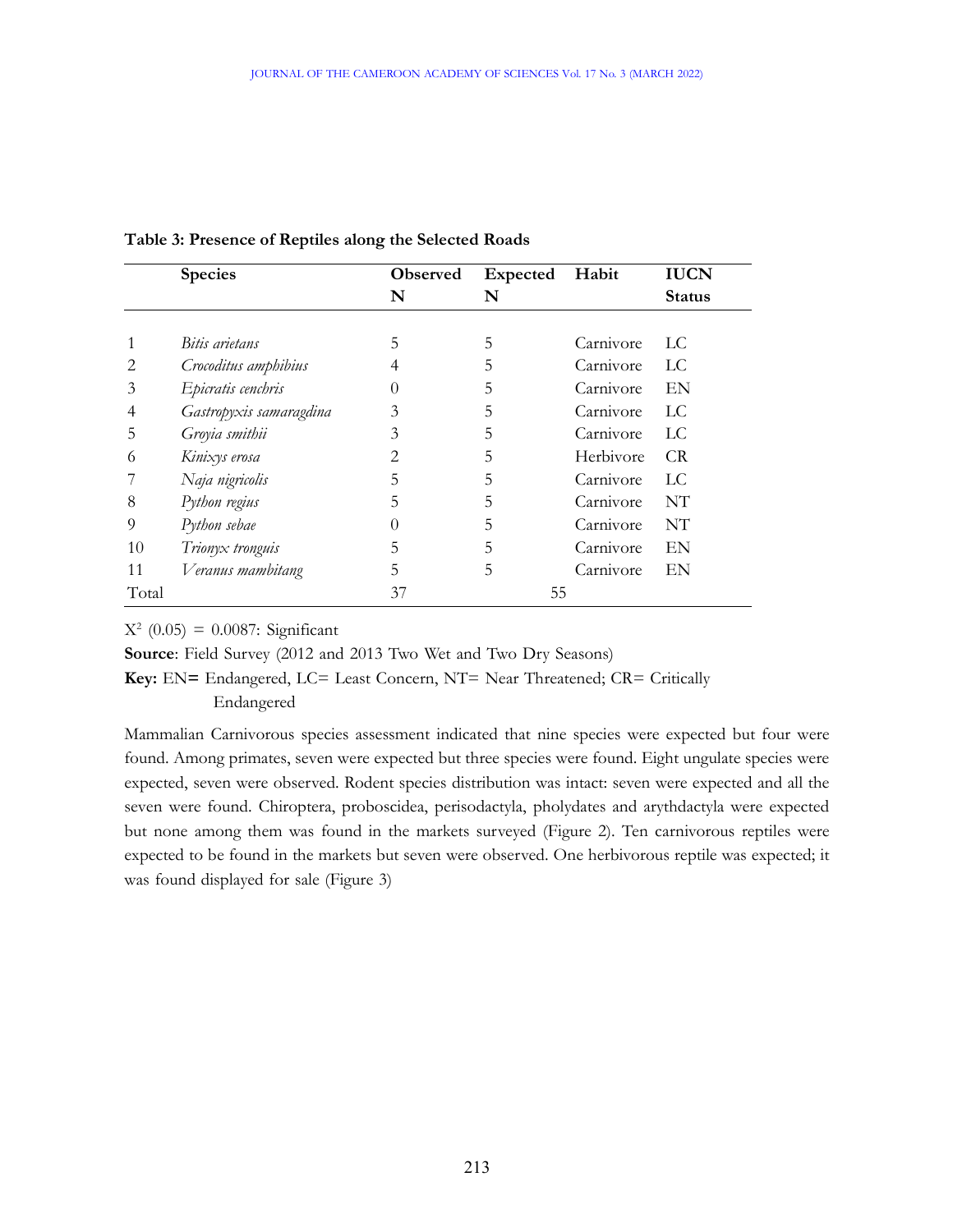

Figure 2: Number of Expected/Found Mammal Groups



Figure 3: Expected/Found Carnivorous and Herbivorous Reptiles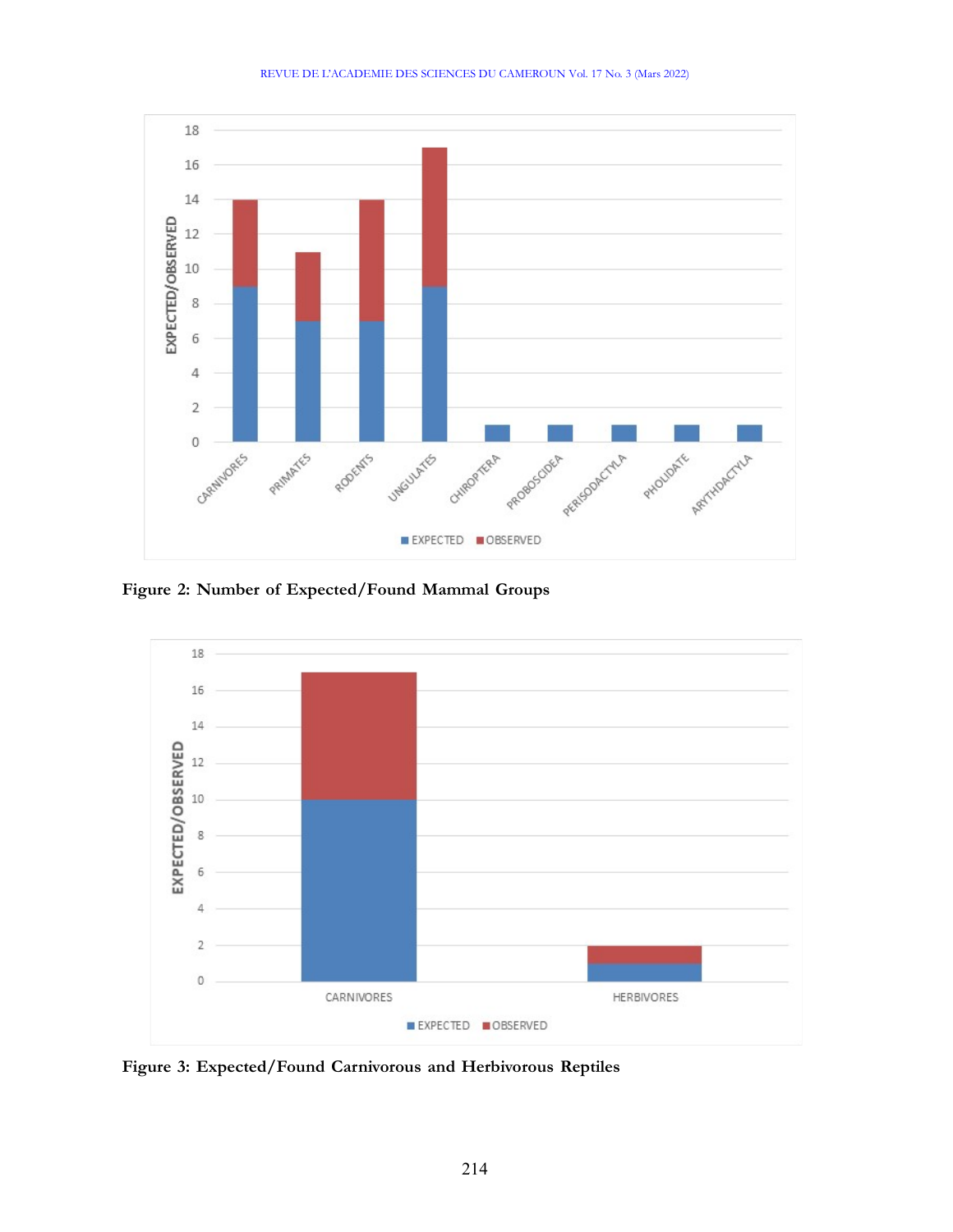## **Discussion**

Indirect approach of species identification provided useful guide in the taxonomy and identification of wildlife observed in the markets. Among mammalian species assessed in the study markets. Thirteen species that were absent along all the market roads, eight were endangered while twelve were Near Threatened. The situation is a pointer that wildlife populations in natural habitats are reducing in abundance. Conservation education and practices deserve to be practiced on these species. All mammals except rodents are experiencing population decline in the wild, especially in the natural habitats where the wildlife species are being sourced into the markets surveyed. Reptiles in the same way are suffering from population decline in the wild under this study work; this might probably be because mammals and reptiles are highly involved in traditional medicine in South-western parts of Nigeria (Soewu et al., (2016). This research also shared the same view with Orji (2019) that pangolin is over-harvested under food requirements and medicine. Greengrass (2009) observed that chimpanzees (Pan trongdolyte) are close to extinction in Southwest Nigeria. The findings from this assessment also agreed with Izah and Seiyabor (2018) and that wildlife species experience serious population decline from overexploitation and zootherapy. Primates suffer from population decline due to habitat degradation, predation and overexploitation (Izah and Seiyabor, 2018). Anadu et al. (1988) also reported a similar observation long time ago by documenting that 27 mammals and 5 reptile species are mostly hunted for food in Bendel State of Nigeria and that the most sold were Grasscutter, Giant rat, monkeys and Maxwell duiker. Rodents from this work are stable in the markets due to high reproductive abilities because of their wide spectrum of food requirements and ability to colonise as many habitats as possible (Winberg, 1978).

## Conclusion and Recommendations

Mammalian and reptilian wildlife species are suffering from the problem of population decline as indicated by their species occurrence in major wildlife markets of Southwest Nigeria in this study. The wild animals greatly affected by overexploitation in this work are snakes, primates and mammalian carnivores which are hunted for food and native medicine. Rodent species from this work were almost resistant to hunting pressure probably because some of them are under domestication and human attention is gradually shifting from wild to domestic ones. Government at all levels should encourage awareness campaigns against overhunting of key species, especially those ones that their populations have declined from this study. Awareness campaigns should be through print and electronic media; enhance conservation knowledge and stress the need to respect age-old taboos in hunting among hunters. Government should also expose rural dwellers to the implications of indiscriminate bush burning and deforestation. More forest reserves and National parks should also be established by Nigerian leaders. Encouragement and funding of animal domestication by the ruling class will save key wildlife species from extinction.

#### References

Ajibade, W.A., Adeyemo, A.I. and Agbelusi, E.A. (2008).Conservation Status and Distribution of Green Monkeys (Cercopithecus aethiops Lin. 1758) at the Borgu Sector of Kainji Lake National Park. Journal of Forestry Research and management, 5, 18- 26.

Ali, A.B. (2011).Trends and Challenges of Traditional Medicine in Africa.African Journal of Traditional Compliment Alternative Medicine 8 (5), 115-123.

Anadu, P.A., Elamah. P.O. and Oates, J.F. (1988). The Bushmeat Trade in Southwestern Nigeria.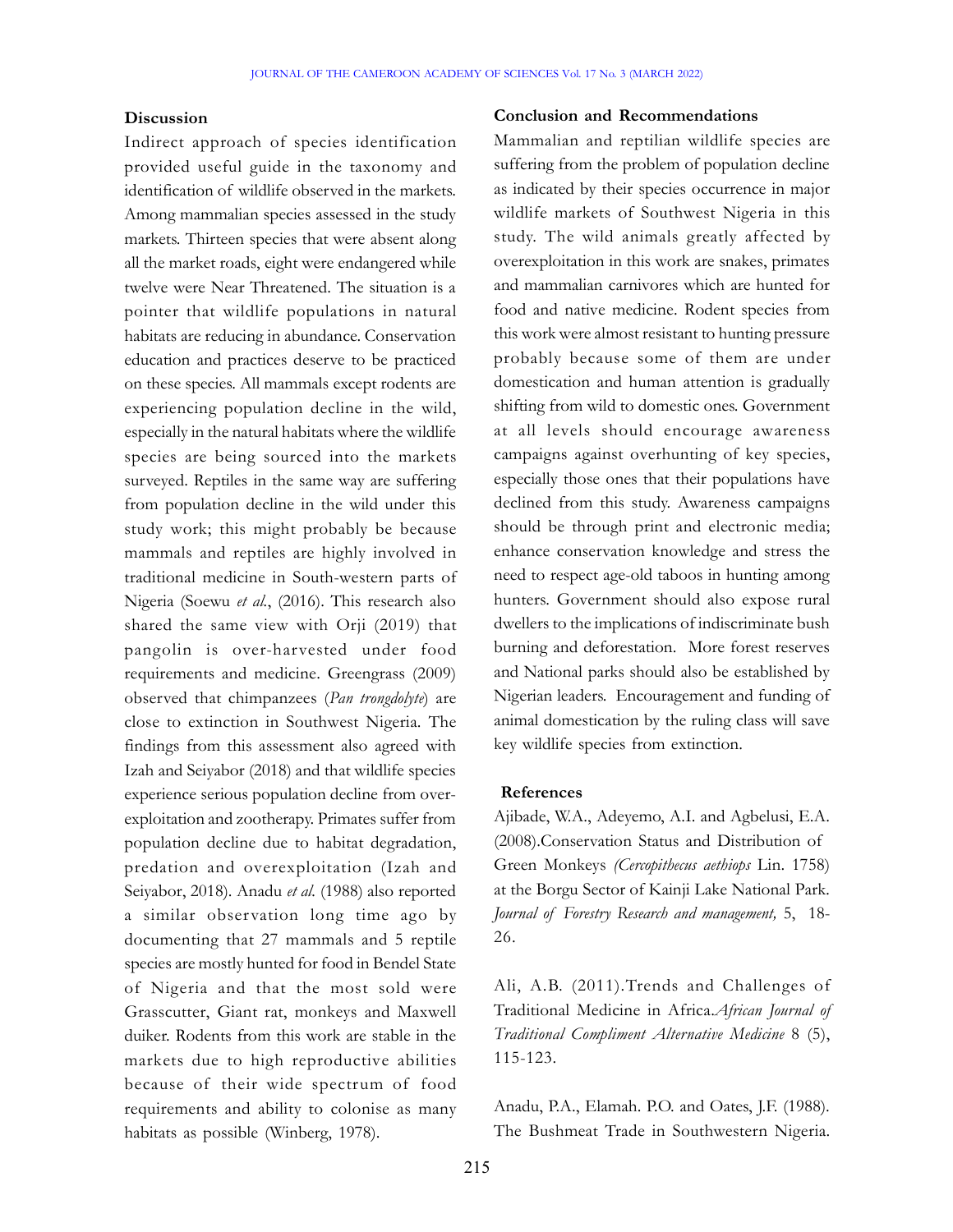Human Ecology, 16 (2), 1988. Available on-line at https://www.jostor.org/stable/4602881?Se... Retrieved 3-6012 at 6.01 am.

Atkinson, M. (2019). Stop the Demand/African Wildlife Foundation. Available online at https://www.awf.org>stopdemand... Retrieved 24-11-19 at 1.32 pm. Ayodele, A.A., Chukwumah, E.C., Adesina, O.A., Oyedokun, M.O. and Afolarin, T.A. (2013).The Role of Ecotourism in Biodiversity Conservation.In: Proceedings of 36<sup>th</sup> annual Forestry Association of Nigeria Conference, Uyo (Labode Popoola, O.Y. Ogunsanwo, P. I. Oni, F. O. Idumah and A.O. Akinwole (eds) Vol.2,  $4<sup>th</sup>$  – 9<sup>th</sup> December, 2013, pp 24 – 34.

Ayodele, I.A., Ebin, C.O. and Alarape, A.A. (1999).Essentials of WildlifeManagement.Power House Publishers Ibadan. 88 Career Guide (2019). Wildlife Resources. Available on-line at https://www.uidaha.edu/cnr/students/... Retrieved 14-10-19 at 10.56am.

Etuk, I. M., Akpan, M. P. and Etuk, A. I. (2013). Biodiversity Conservation, A critical component of Green Economy. In: Proceedings of Forestry Assocation of Nigeria (FAN) 2013, Minna, Niger State. Pp 162 – 168.

Greengrass, J.E. (2009). Chimpanzees are close to Extinction in Southwest Nigeria Primate Conservation 24 (1), 77-83. Available on-line at https://www.bione.org/journals/primateconservation... Retrieved 2-12-19 at 2.55 pm.

Grootenhius, J.G. and Prins, H.T. 9(2000). Wildlife Option: A Justified Option for Sustainable Land Use in African Savannas. Researchgate. Available online at https// www.researchgate.net/publication... Retrieved 30-1-2022 at 12.57 pm.

Imran.G.T., Alarape, A.A. and Ogundun, N.J. (2013).Wildlife Domestication as a Panacea to Sustainable Forest Conservation in Nigeria. In: Proceedings of 36<sup>th</sup> annual Conference of Forestry Association of Nigeria (FAN), Labode Popoola et al.(eds). Uyo, Akwa Ibom State, Nigeria. 4-9 November, 2013. Pp 51-56.

International Union for Conservation of Nature, IUCN (2008). The Trade in Wildlife: A Framework to improve Biodiversity and Livelihood Outcomes. Available online at https:/ /www.google.coms/search?client=n... Retrieved 16-2-2022 at 4.24 pm.

Izah, S.C. and Seiyabor, E.I. (2018). Challenges of Wildlife with Therapeutic Properties in Nigeria: A Conservation Perspective. International Journal of Avian and Wildlife Biology. Medecrave. Vol. 3 Issue 4 (2018). Available on-line at  $\frac{https://}{https://}$ www.newsmangabay.com Retrieved 2-12-19 at 3.05 pm.

Maron, D.F. and Fobar, R. (2019). Eight Takeaway from the Important Wildlife Event You've Never Heard of. Available on-line at https:// www.nationalgoeographic.com/animal... Retrieved 24-11-19 at 1.27 pm.

Odewo, A.S., Imran, G.T., Adeniji, K.A. and Olasupo, O.O. (2008).Utilization of Wild Animal Parts and its Implication on Wildlife Conservation.Nigeria Journal of Forestry, 38 (1&2), 23-31.

Ola-Adams, B.A. (1999). Biodiversity Inventory of Omo Biosphere Reserve, Nigeria.Country Report for Biodiversity Conservation and Sustainable Development in Anglophone Africa (BRAAF) Project. 875 pp.

Orji, S. (2019). Nigeria Finds Itself at the Heart of Illegal Pangolin Trade Due to Hunting for Food